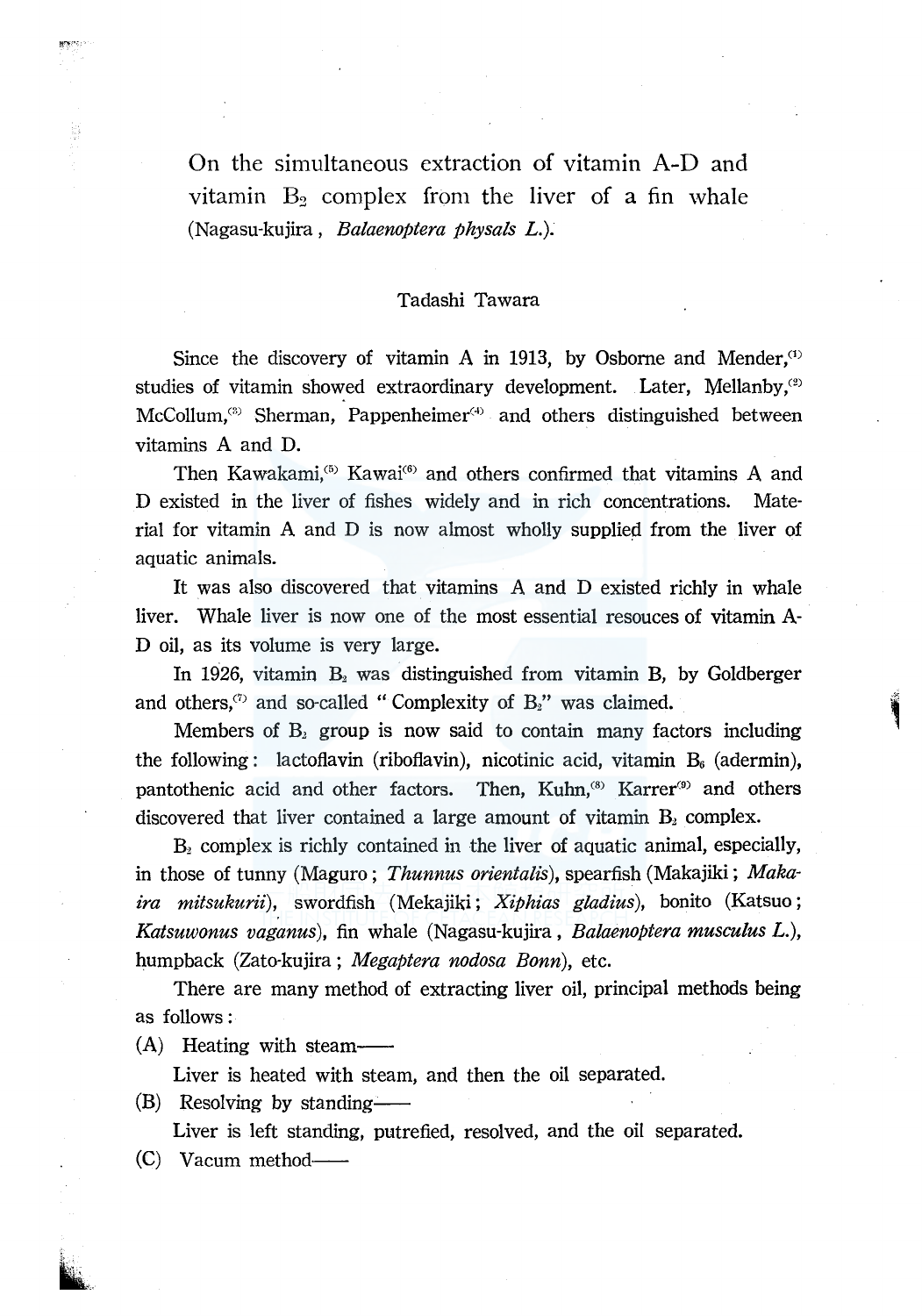Liver is placed in a vacuum kettle, and the oil separated by heating with low pressure steam or hot water.

(D) Refrigeration method--

Liver is pressed while frozen, and the oil separated.

(E) Electrolytic method-

Liver cells are destroyed by passing an electric current, and then the oil separated.

(F) Extraction with organic solvents--

 $(i)$  Dry method—

Liver is heated and almost dried. And the oil extracted with organic solvents such as ether.

(ii) Resolving with caustic soda--

Liver is dissolved in caustic soda, and then the oil extracted with organic solvents, or separated by centrifuge.

At present, the last method is almost always employed because the  $v$ ield of liver oil is very good, and vitamins A and D are extracted almost completely without decomposition.

The present method of preparation of liver oil is limited to the obtaining of vitamin A-D oil, and sacrificing of other effective components which are contained in the liver is unavoidabl.

The author aimed at this point and tried to extract as completely as possible both the vitamins A-D and *B2* from one liver.

Vitamin A is quite stable to alkalis but is sensitive to acids, while vitamin *B2* (lactofiavin) is quite stable in strong mineral acids but is sensitive to alkalis. Vitamin A is sensitive to oxidation, but lactofiavin is quite stable to agent. On account of these conflicting properties, it is difficult to extract both A-D and B<sub>2</sub> completely without decomposition.

Vitamins A and D are fat-soluble vitamins while  $B_2$  complex is watersoluble. The author, therefore, tried to extract first,  $B_2$  complex with water, and then A-D oil from its residue. Extraction of vitamin B<sub>2</sub> complex on various conditions were tested to observe how the quantity of vitamin A changed by various conditions, and to discover conditions under which *B2*  complex is extracted completely and decomposition of vitamih A is the least. Vitamin  $B_i$  complex was extracted by various methods and the quantity of lactofiavin in the extract was measured. Its residue was then resolved with caustic soda, the liver oil extracted with ether, and then the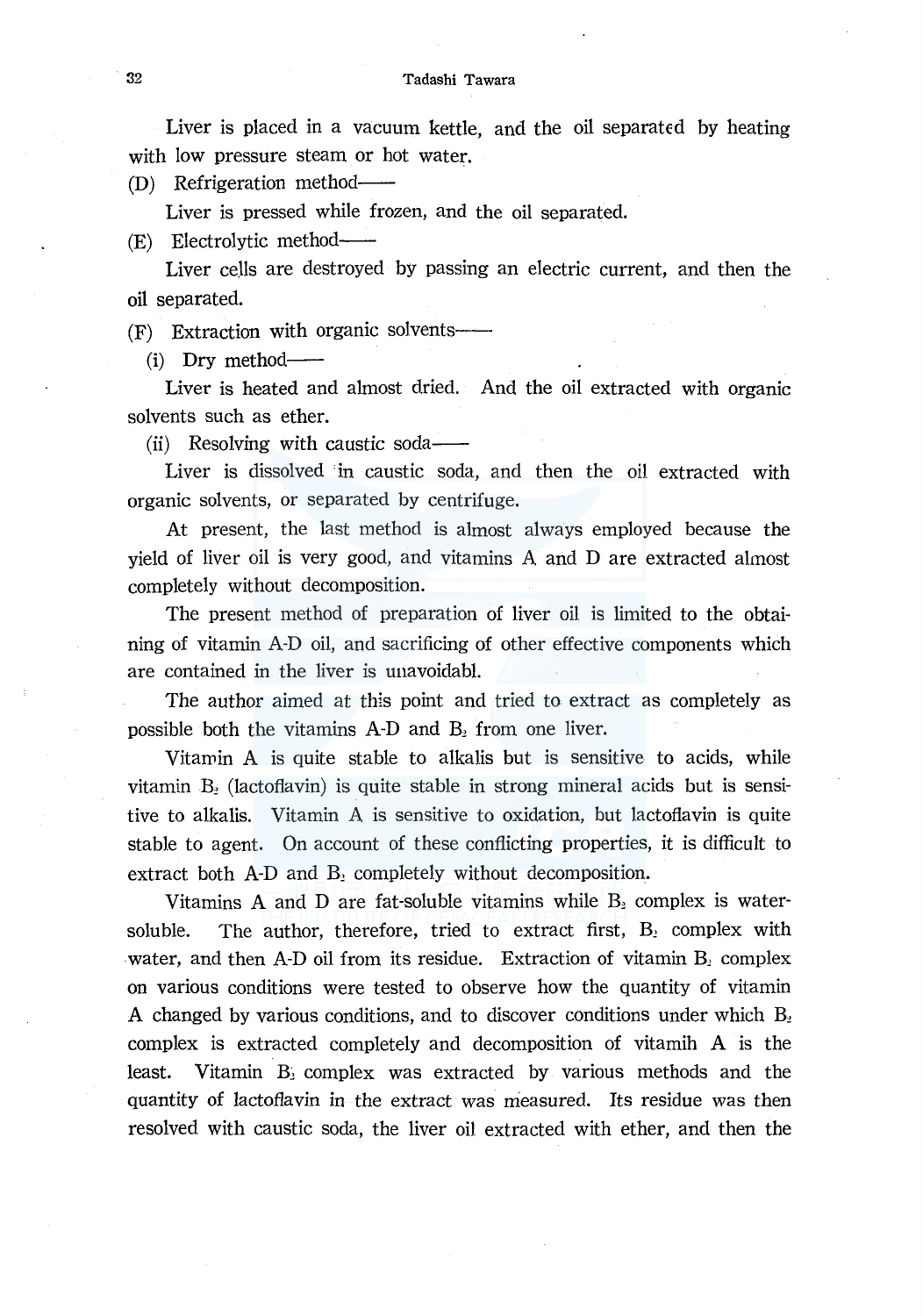#### On the simultaneous extraction of vitamin A·D and vitamin  $B_2$  complex from the liver of a fin whale

qunntity of vitamin A was measured.

Considerations were given to the effect of air, acids and heat on vitamin A, and to the effect of destruction of cells, and temperature of extraction on Bitamin  $B_{2}$ .

Fin whale liver was used as material.

## Experimental

Fin whale liver was. minced in a meat-chopper, mixed homogeneously and 100 g of it were used for each experiment.

## I. Quantitative analysis

A) Quantitative analysis of vitamin A.

Raw liver or the liver from which  $B_2$  complex had been extracted was taken, about 100 cc of water added and warmed in a water-bath which was later brought to a boil. After the meat had coagulated, solution of 2 g NaOH dissolved in 20 cc of water was added little by little to the coagulated liver with agitation. In the meantime, about 200 cc of water was also added to it, little by little.

After the whole quantity of NaOH solution and water were added, the heating was continued until the granules of liver melted completely and turned into a liquid. This liquid was then allowed to cooled, transferred into a separating funnel, and vitamin A-Doil was extracted five times with 140 cc each of ether. The upper etherial layer was gathered, and washed with water until the washings did not colour to phenolphthalein. After the etherial solution was dried with anhydrous Glauber's salt, ether was distilled off, and vitamin A-D oil was obtained.

The yield of this oil was weighed, and the quantity of vitamin A in 1 g of the oil was measured with spectrophotometer by spectro-graphic method (solvent, chloroform).

 $E_{1 \text{ cm}}^{1\%}$  328 millimicron= 1600<sup>(10)</sup> was used.

International unit (I. U.) per gram multiplied by the yield of oil gives the total amount of vitamin A in 100 g of liver.

B) Quantitative analysis of vitamin  $B_2$  (lactoflavin)

10 g of acid clay (Fuller's earth) was adrled to the liquid by which vitamin  $B_2$  was extracted from 100 g of liver. By shaking this mixture vigorously, lactoflavin was adsorbed completely, and then filtered. The adsorbed earth on the filter paper was washed with a small amount of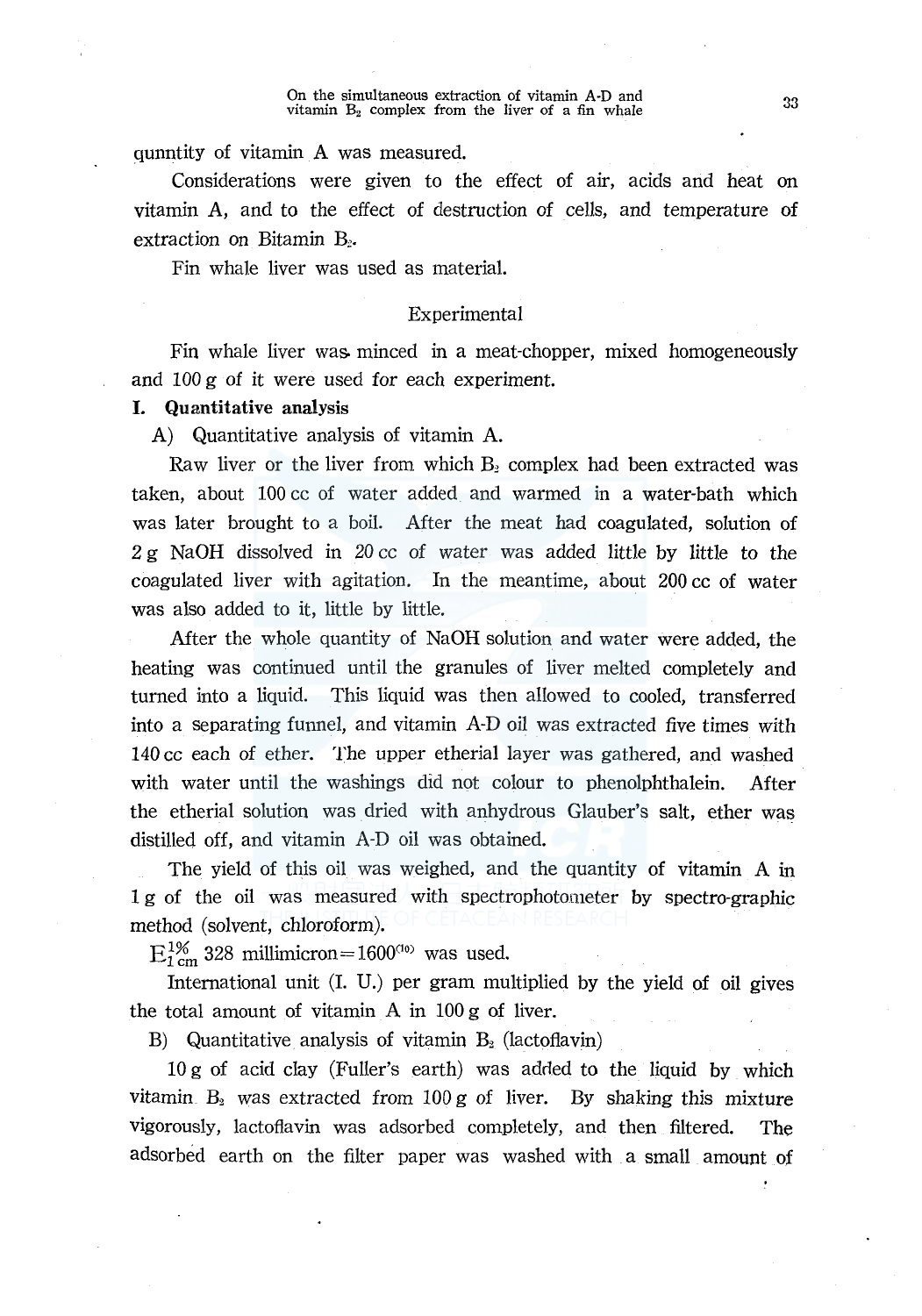water, and dried at 60°C. 50 cc of alcohol  $(94%)$  was added to the dried earth, the mixture shaken, filterd and the earth again dried at 60°C.

Lactoflavin was eluted from one-tenth quantity of this adsorbed earth with 20 cc of  $40\%$  alcoholic 0.25 N-NaOH solution. The residual Fuller's earth was eluted again with 20 cc of  $40\%$  alcoholic 0.1 N-NaOH solution, and the two lots of solutions were brought together. This was exactly neutralized with HCl, concentrated at 40°C under a reduced pressure, and alcohol was then distilated off. This was further concentrated to about 10 cc, and was made into a 0.5 N-NaOH solution by the addition of 5 N-NaOH solution.

This solution was measured by Kuhn's method<sup>(11) (12)</sup> with Pulfrich Stufenphotometer (Filter S. 47;  $E_{1 \text{ cm}}^{100 \gamma/\text{cc}}=4.75$ ).

The value thus obtained multiplied by the gives the quantity of lacto flavin  $(7)$  in the extract obtained from 100 g of liver.

# II. Extraction of vitamin A-D oil and  $B<sub>2</sub>$  complex under various conditions.

(1) Quantative analysis of total vitamin A in  $100 g$  of liver.

Total quantity of vitamin A extracted from 100 g of minced liver by the abovementioned method of resolving with caustic soda, was measured.

## Vitamin A 720,000 I. U.

(2) Extraction of vitamin  $B_2$  complex by boiling.

 $100 \text{ g}$  of liver as above was taken.  $300 \text{ cc}$  of water was added to it, . and the solution was brought to pH 5.0 with the addition of phosphoric acid. This solution was boiled in a water-bath for 2 hours, tilted with filter-paper while hot. By the above-mentioned method, the quantity of vitamin  $A$  in the total amount of residue, and the quantity of lactoflavin in the filtrate were measured. In this case, owing to having boiled in acidity, the amount of vitamin A decreased greatly.

# Vitamin A  $\pm \wedge$  details  $\pm$  40  $\pm$  550,000 I. U.  $\rm{Lactoflavin}$  in the original particle and kese $\rm 1086\, \it r$

( 3 ) Extraction by boiling in vacuum.

 $\ddot{\cdot}$ 

Since vitamin A is oxidized easily in acidity and on heating, the boiling was made under a reduced pressure in order to prevent decomposition. However, the degree of the heating was to such an extent that water in the water-bath was boiling although, it goes without saying that the temperature of liver solution did not reach 100°C. Other conditions were the same as above.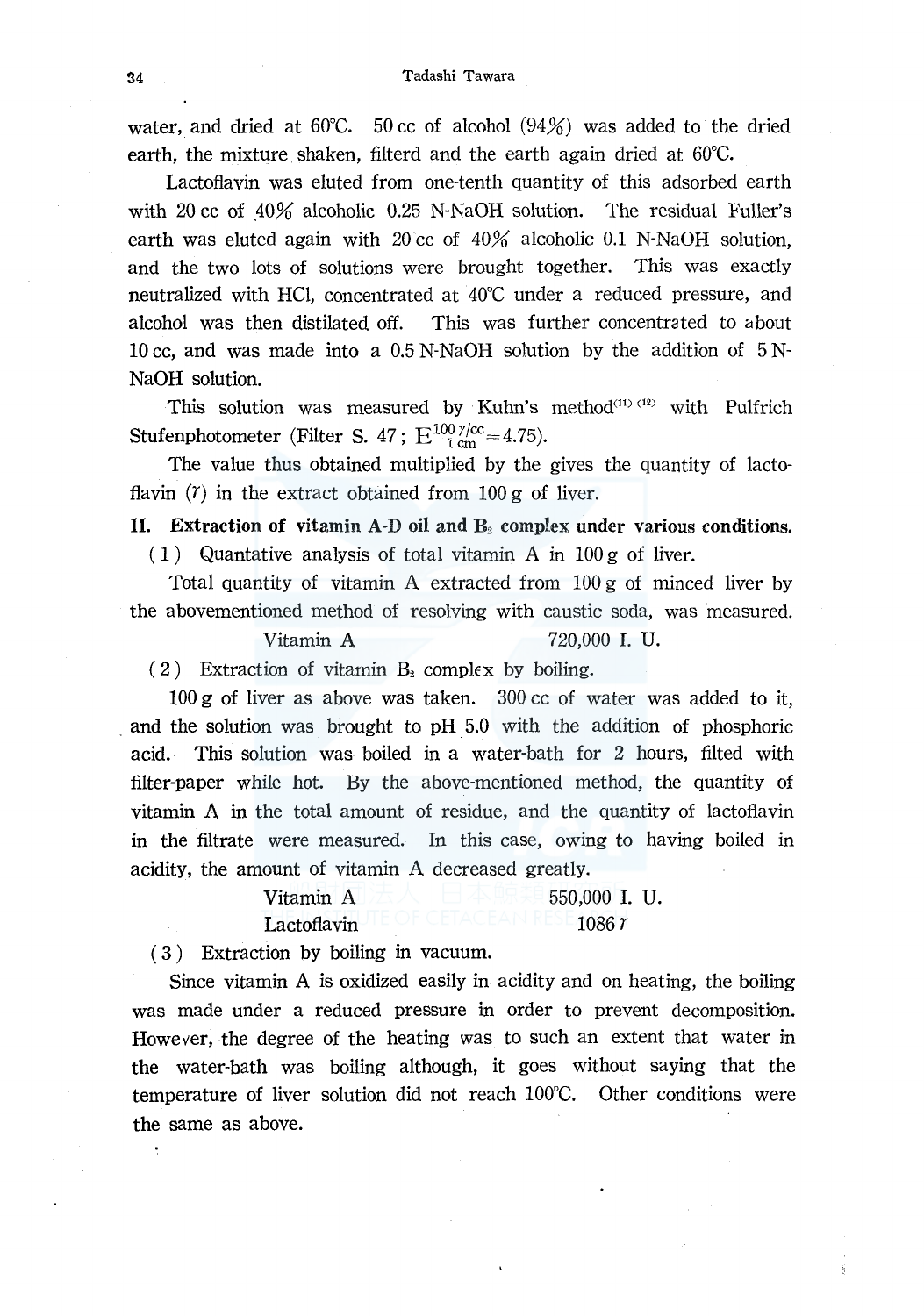On the simultaneous extraction of vitamin  $A-D$  and  $B_2$  complex from the liver of a fin whale

The quantity of vitamin A in this case, was greater, but, on account of insufficient heating, the amount of lactoflavin decreased.

| Vitamin A   | 690,000 I.U. |
|-------------|--------------|
| Lactoflayin | 1022 $r$     |

( 4) Extraction by digesting.

la contra della contra della contra della contra della contra della contra della contra della contra della con<br>Districto della contra della contra della contra della contra della contra della contra della contra della con r·.

ilf. ..

The liver was digested in order to make the the extraction of vitamin *Bi* complex better by destruction of liver cells.

100 g of liver as above, was taken, 300 cc of water and 15 cc of  $90\%$ phosphoric acid were added, and then  $1g$  of saccharated pepsin  $(I, P)$ added with stirring, and kept at  $40^{\circ}$ C for 2 hours. The digested solution thus obtained was filtered, and the same processes as above were carried out on the filtrate and the residue.

In this case, the extraction of B<sub>2</sub> became somewhat better, but owing to higher acidity the amount of vitamin A obtained was decreased.

| Vitamin A   | 576,000 I. U. |  |
|-------------|---------------|--|
| Lactoflavin | 1150 $\tau$   |  |

( 5 ) Extraction by digesting in vacuo.

The digesting process, in this case, was carried out in vacuo. Other conditions were the same as above.

| Vitamin A   | 690,000 I. U. |
|-------------|---------------|
| Lactoflayin | $863 \tau$    |

The amount of vitamin A became somewhat better, but, on account of insufficient heating under reduced pressure, the yield of  $B<sub>2</sub>$  decreased exceedingly.

( 6) Extraction by digesting and boiling.

In order to extract lactoflavin more completely, the digested liquid was boiled for 10 minutes, filtered while hot, and the residue and the filtrate were treated in the same manner as above. The condition of the digestion was the same as for  $(4)$ .

| Vitamin A   | 456,000 I. U. |
|-------------|---------------|
| Lactoflavin | 1788 r        |

( 7 ) Extraction by digesting und boiling in vacuo.

In the above process, vitamin A was oxidized greatly because of boiling the solution in strong acidity. Hence the same process was carried out m vacuo.

Vitamin A 675,000 I. u.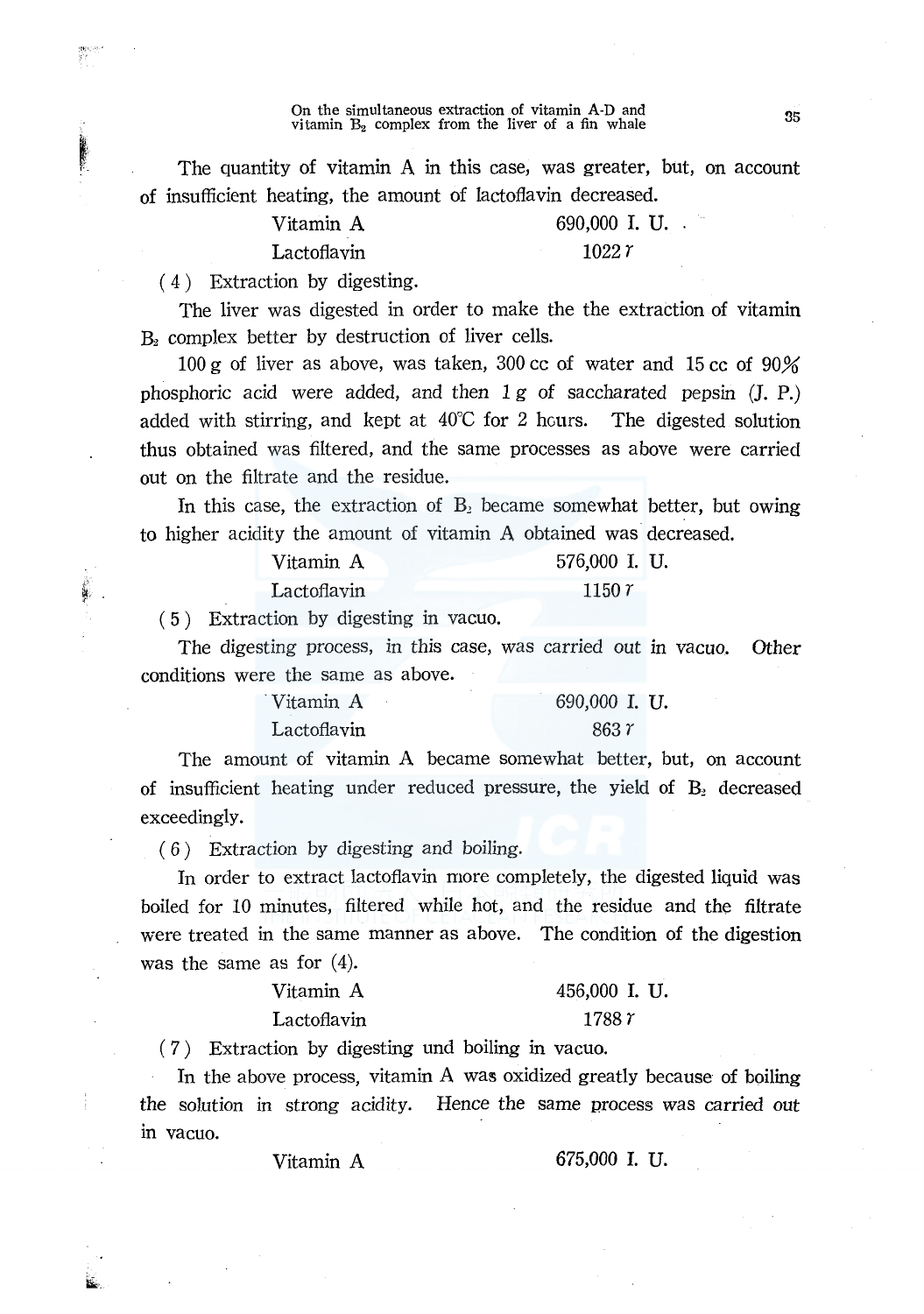### 36 Tadashi Tawdra

## Lactoflavin 1563  $r$

( 8 ) Extraction by digesting, neutralizing and boiling.

In the above process satisfactory result could not be obtained on the yields of both A and *B2.* This must have been due to the fact that vitamin A was boiled in acid, and also to the reduced pressure.

The liver, accordingly, was digested by the method as in (4), then the solution exactly neutralized with NaOH solution, boiled for 10 minutes, and filtered.

| Vitamin A                                                      | 645,000 I. U. |  |
|----------------------------------------------------------------|---------------|--|
| Lactoflavin                                                    | 1789 r        |  |
| (9) Extraction by digesting, neutalizing and boiling in vacuo. |               |  |
| The operations as in $(8)$ was carried out in vacuo.           |               |  |
| Vitamin A                                                      | 703,000 I. U. |  |
| Lactoflavin                                                    | 1406 $\tau$   |  |

In all the methods of extractions under various conditions mentioned above, the vacuum process for the extraction of vitamin A brought a good result, but it brought a bad result on  $B$ . The inferior result of the extraction of B<sub>2</sub> was due to the failure of the temperature to reach boiling under reduced pressure.

Hence, it was thought that if the boiling was carried out under oridinary pressure without air, the result would be better. Carbon dioxide gas was used as an inert gas for this purpose.

(10) Extraction by digesting, neutralizing and boiling in carbon dioxide gas.

 $CO<sub>2</sub>$  gas was used instead of a vacuum, and all the processes of digestion, neutralization and boiling were carried out in  $CO<sub>2</sub>$  gas.

| Vitamin A   | 711,000 I. U. |
|-------------|---------------|
| Lactoflavin | $2110 \tau$   |

The loss of vitamin A, as a result, was almost negligible, and the extraction of  $B_1$  was better.

 $(11)$  Extraction by boiling, digesting, neutralizing and boiling in CO<sub>2</sub> gas.

The liver was coagulated by boiling so as to allow pepsin to act easily on proteins, and cooled to 40°C by adding water, pepsin was then added. All the process were carried out in  $CO<sub>2</sub>$  gas. Other conditions were the